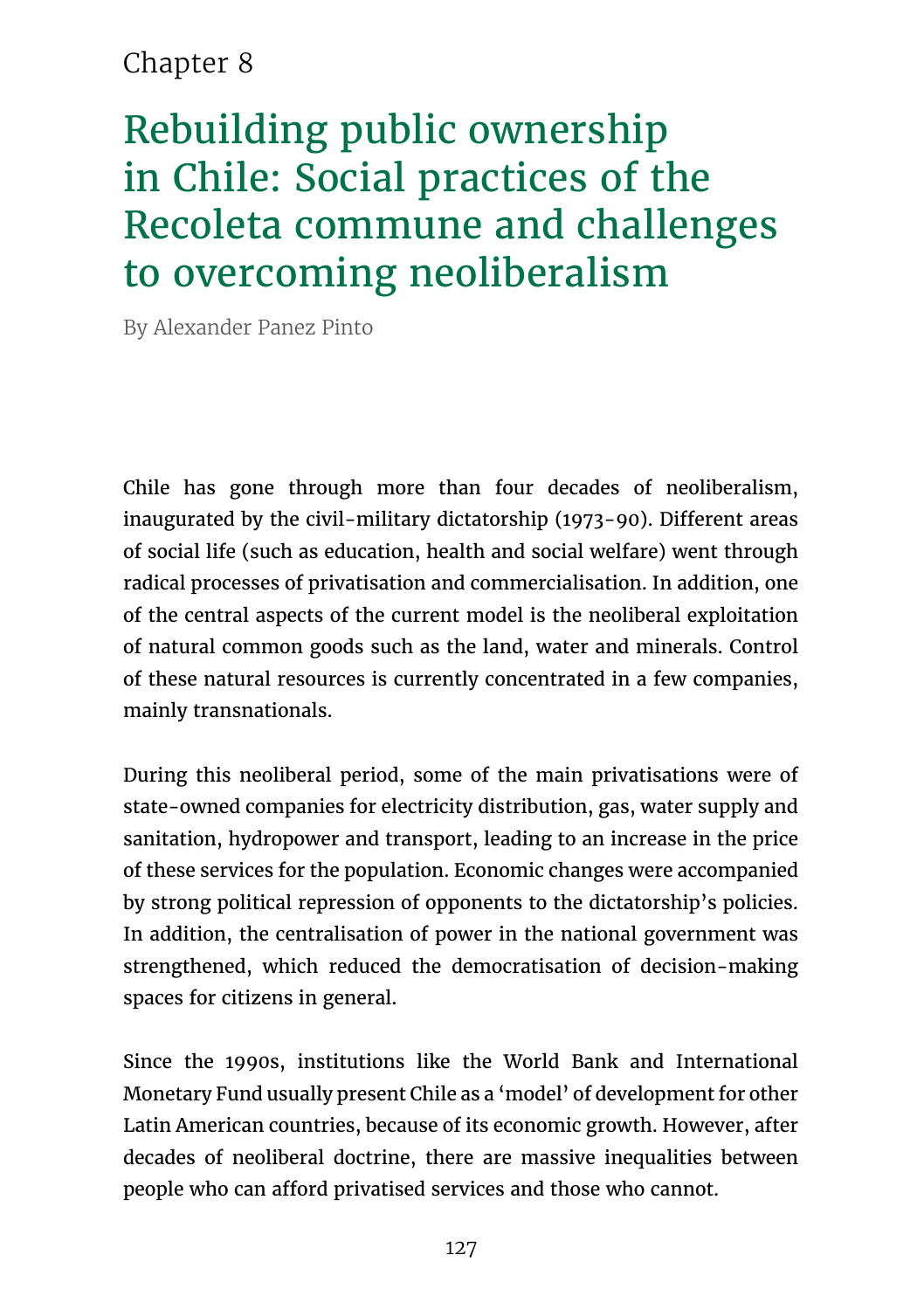*Rebuilding public ownership in Chile: Social practices of the Recoleta commune and challenges to overcoming neoliberalism*



In 2011, Chile saw significant student and socio-environmental mobilisation. Ever since, resentment of neoliberalism has grown. The number of movements protesting the negative consequences of this model has multiplied and gradually political forces have emerged that promise pathways out of neoliberalism. The nation-wide demonstrations of October 2019, still taking place as this chapter goes to press, are the most representative sample of discontent caused by social inequalities and the precariousness of living conditions for a majority of Chileans.

This chapter seeks to highlight local initiatives in Chile that are working for a social re-appropriation of the commons<sup>1</sup> in order to strengthen public ownership of public services across the country. We will focus on the experience of the local government of Recoleta, a commune in the metropolitan region of Santiago, Chile. Recoleta stands out as an example of proposing and practising social alternatives to market-led policies that favour the private sector.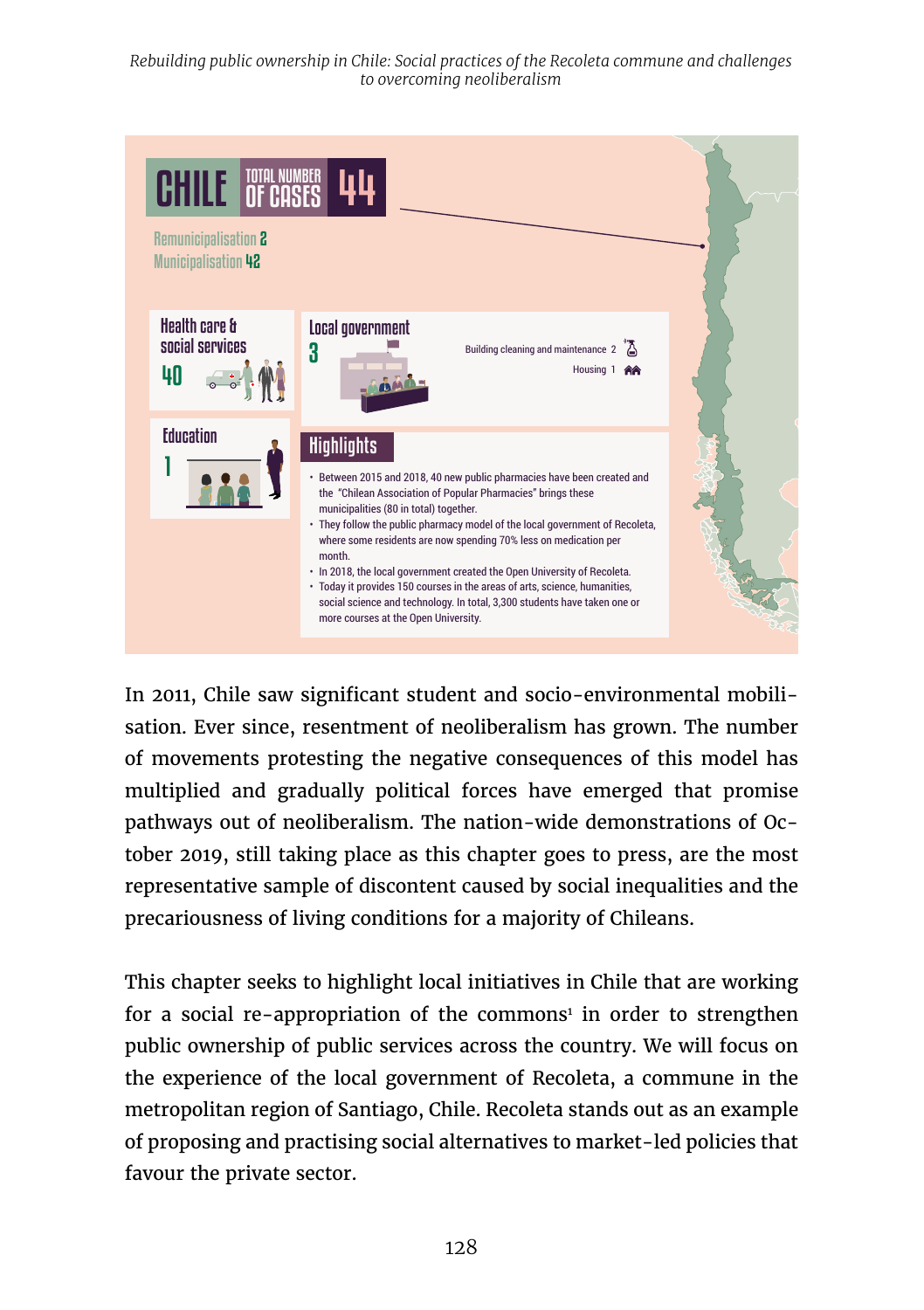# Background

According to the most recent census, Recoleta has 157,851 inhabitants. It is a commune<sup>2</sup> characterised by historical cycles of migration, with the arrival of migrants from other countries in South America and the Caribbean. Since 1991, the commune is administered by a municipal government. According to the latest official records, 14 per cent of Recoleta's population lives in poverty,3 which is more than double the average poverty rate for the Santiago Metropolitan Region.

Daniel Jadue, a member of the Communist Party of Chile, has been the mayor of Recoleta since 2012. Mayor Jadue was elected on the promise of moving away from the market model to recover public ownership. From then on the municipality aimed to achieve local development based on participation and continuous improvement of municipal services as the core of the relationship with residents.

One of the challenges as defined by Recoleta's team was trying to create new public services in areas that were priorities for the population. Privatised services had become very expensive due to inefficient contracts that the municipality maintained with private companies.

# Key local government initiatives in Recoleta

To illustrate broader discussions about public ownership in Chile, we have selected four representative initiatives in the areas of health, housing, cleaning and education that are part of the political project in RecOLETA.

*Box I*

#### **Popular pharmacy**

In Chile, private pharmacies supply the vast majority of the population with medication, and the government does not regulate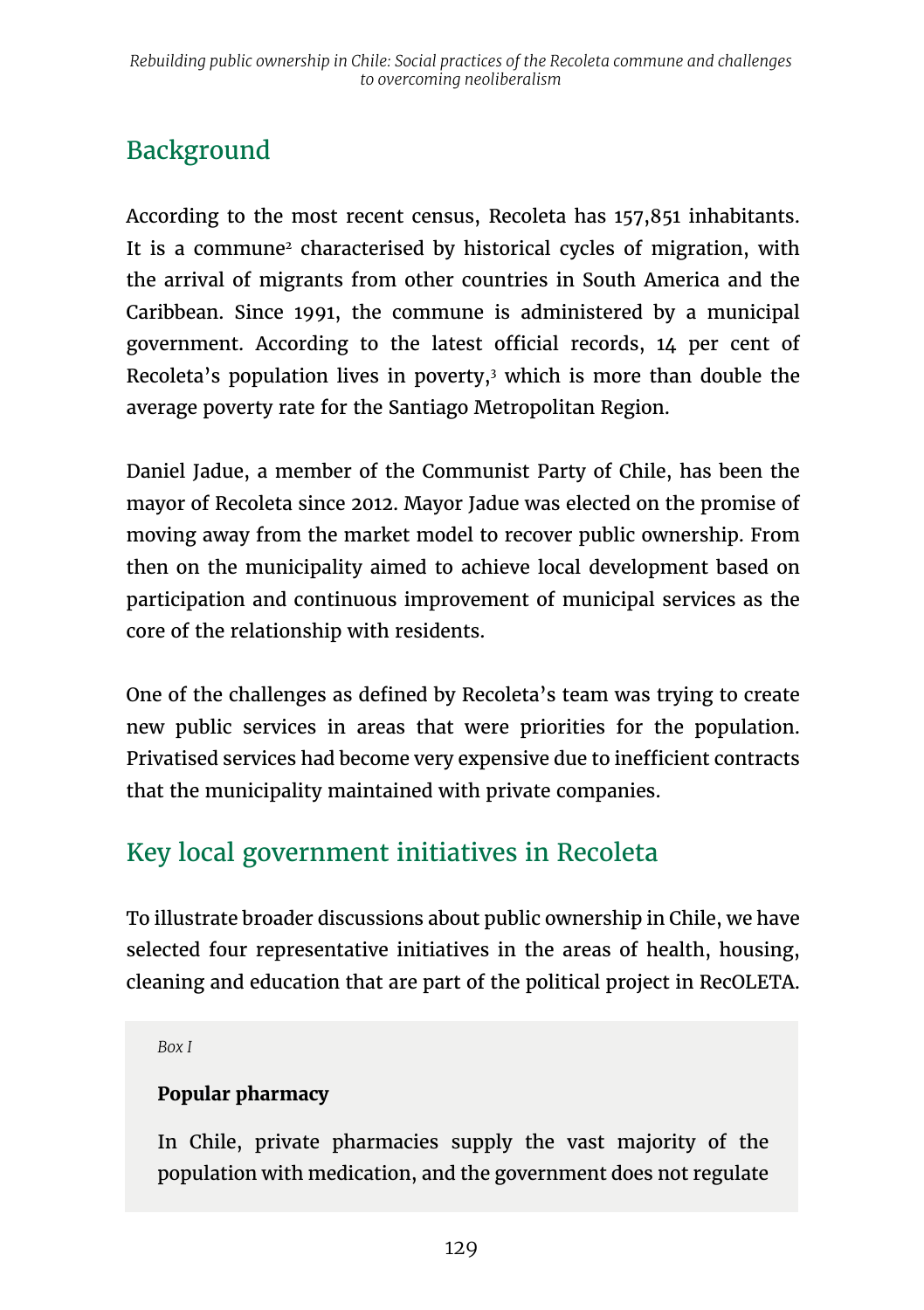prices. Currently, three pharmaceutical companies dominate 90 per cent of the market. These companies have been investigated and convicted multiple times for crimes of collusion in pricing medicines. The public health system only offers medications for a limited number of serious illnesses with high mortality rates. Faced with the high price of medications, the local government of Recoleta created the country's first 'Popular pharmacy' in 2015. The pharmacy offers cheap medicines for the residents of the commune who are treated in the public health system.

The popular pharmacy reclaims the role of the state as a direct supplier of goods. Bulk purchases of medicines are based on prior evaluation of what citizens need from the national medicine supply centre (demand-driven vs. supply-driven purchases that are standard practice with private pharmacies). The public pharmacy also provides social security based on the principle of solidarity. It facilitates equal access through subsidies for those with lower incomes.

Four years after implementation, results of this initiative for the population are already showing. The municipality's calculations demonstrate that in some cases there have been savings of up to 70 per cent compared to what the residents of Recoleta used to spend each month on medications.

*Box II*

#### **People's real estate agency of Recoleta**

Housing in Chile is dominated by the real estate market. The state only participates through a policy of limited subsidies for the poorest families, so they can access low-cost housing according to market prices. This implies that the poorest residents of cities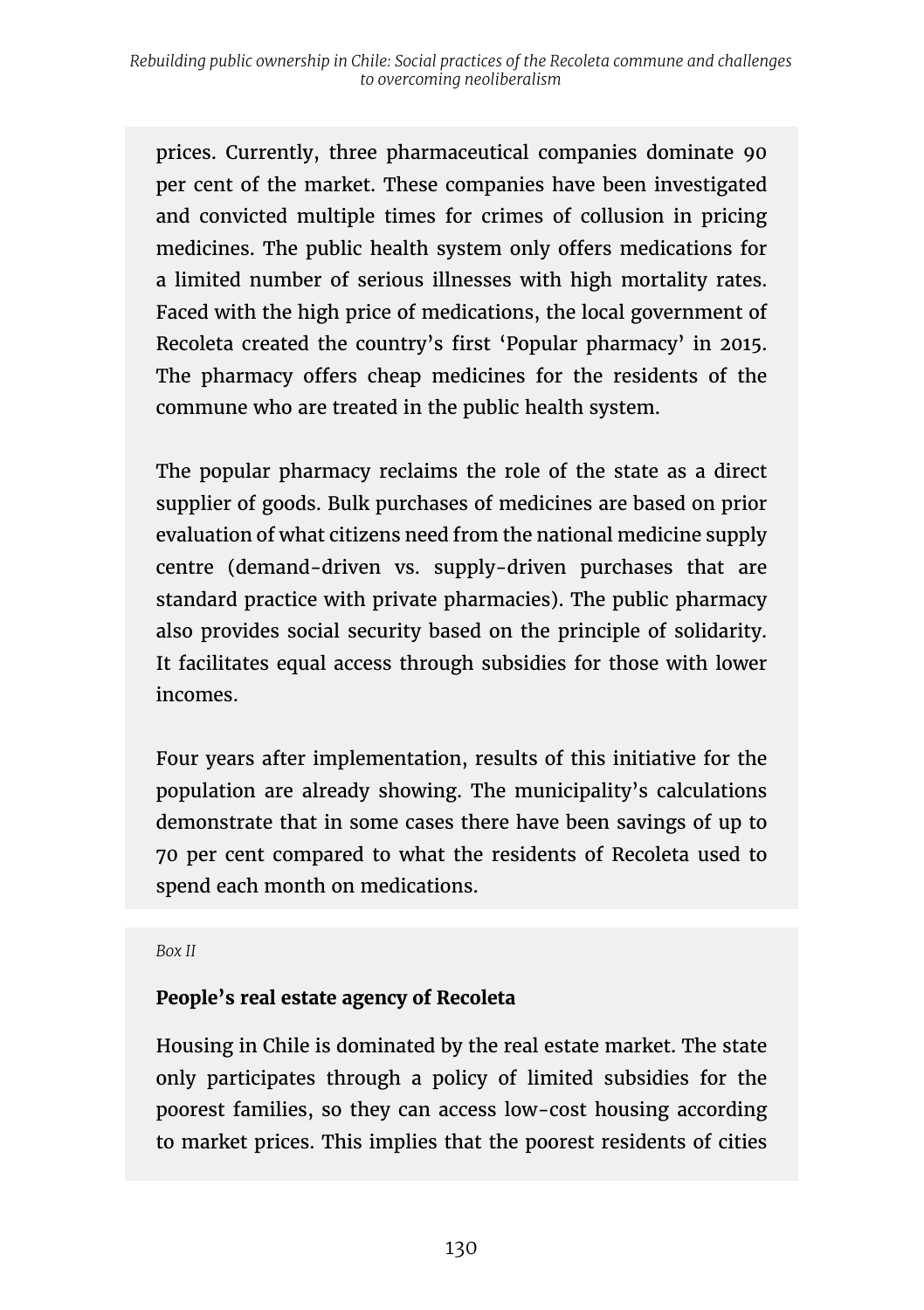must opt for small, poorly constructed houses that in most cases are located on the periphery. This has deepened urban inequality. In 2018, the local government of Recoleta created the first Chilean 'People's real-estate agency'. It offers affordable housing to the commune's poorest families. The municipality formed a partnership with the Ministry of Housing and Urbanism to ensure construction of housing, establishing a project with shared financing (although most of the funds come from the ministry).

The first project, launched in 2018, is a building with 38 apartments. Each 55 m2-apartment has three bedrooms, as well as a living room, kitchen and bathroom. The construction of the building is scheduled to be completed in 2020. From then on, the Recoleta government will rent the apartments to poor families for a maximum of five years,4 and will charge rent that is less than 25 per cent the household's income. The administration is also planning to add another 90 apartments to an existing condominium project in the commune. This is the first time in Chile since the military dictatorship that a local government is tackling the housing problem and represents a landmark shift in housing policies in the country.

#### *Box III*

#### **Workers' co-operative for city cleaning services**

Until recently, the government of Recoleta was criticised for the precarious working conditions and poor service of Servitrans, a private cleaning company responsible for street cleaning, parks, public buildings, and so on. Due to these problems, in 2016 the local government decided to support the creation of the 'Jatu Newen' co-operative for the cleaning service concession. The cooperative was created by former workers from Servitrans and is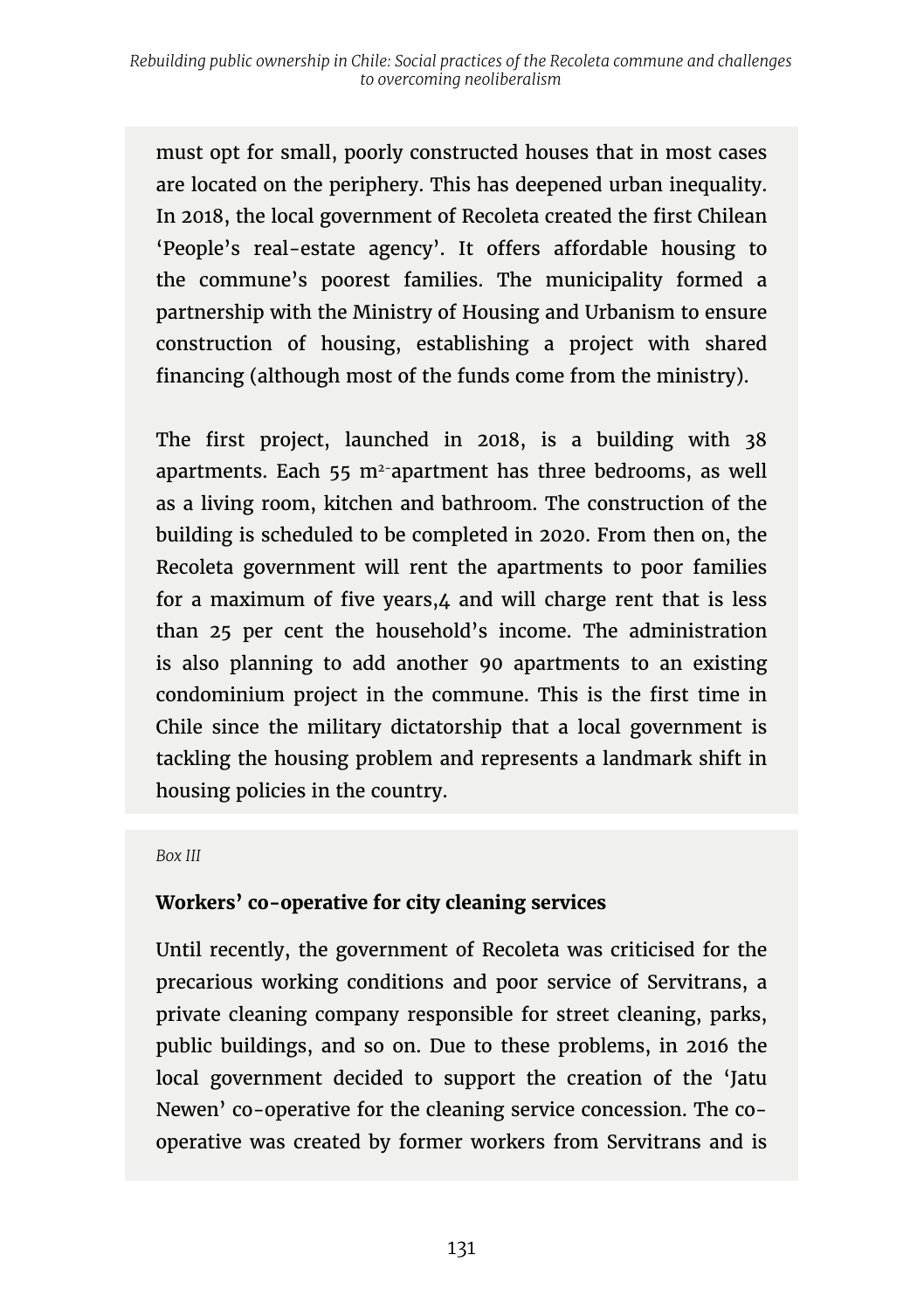now made up of 105 workers belonging to various ethnic groups (Mapuche and Aymara), as well as Chileans and migrants from Colombia and Peru.

Since then, the co-operative has taken over the cleaning of the commune. Workers' salaries have increased two-fold and conditions have improved, based on a model in which all members perform the same work for the same salary.

*Box IV*

#### **Open University of Recoleta**

Education is another area where the private sector plays a major role in Chile. Nearly 85 per cent of the students in the country attend a private higher education institution. In addition, graduate-level courses are very expensive in relation to wages and living costs in Chile. For example, studying psychology in a private university can cost US\$8,400 annually, while medicine can cost \$11,000 per year. Even in public universities, students face expensive fees for their education.5 This creates barriers to fostering a knowledgeable and educated population, and impedes the democratisation of knowledge in the country.

In this context, the local government created *Universidad Abierta de Recoleta* (Open University of Recoleta) with the goal of making general knowledge available to all citizens. To create this project, the municipality used the successful experiences of free universities in Europe and Latin America as inspiration. The Open University is not only designed to improve access to education, it also seeks to encourage the exercise of a more critical, liberated, active and transformed citizenry in day-to-day life.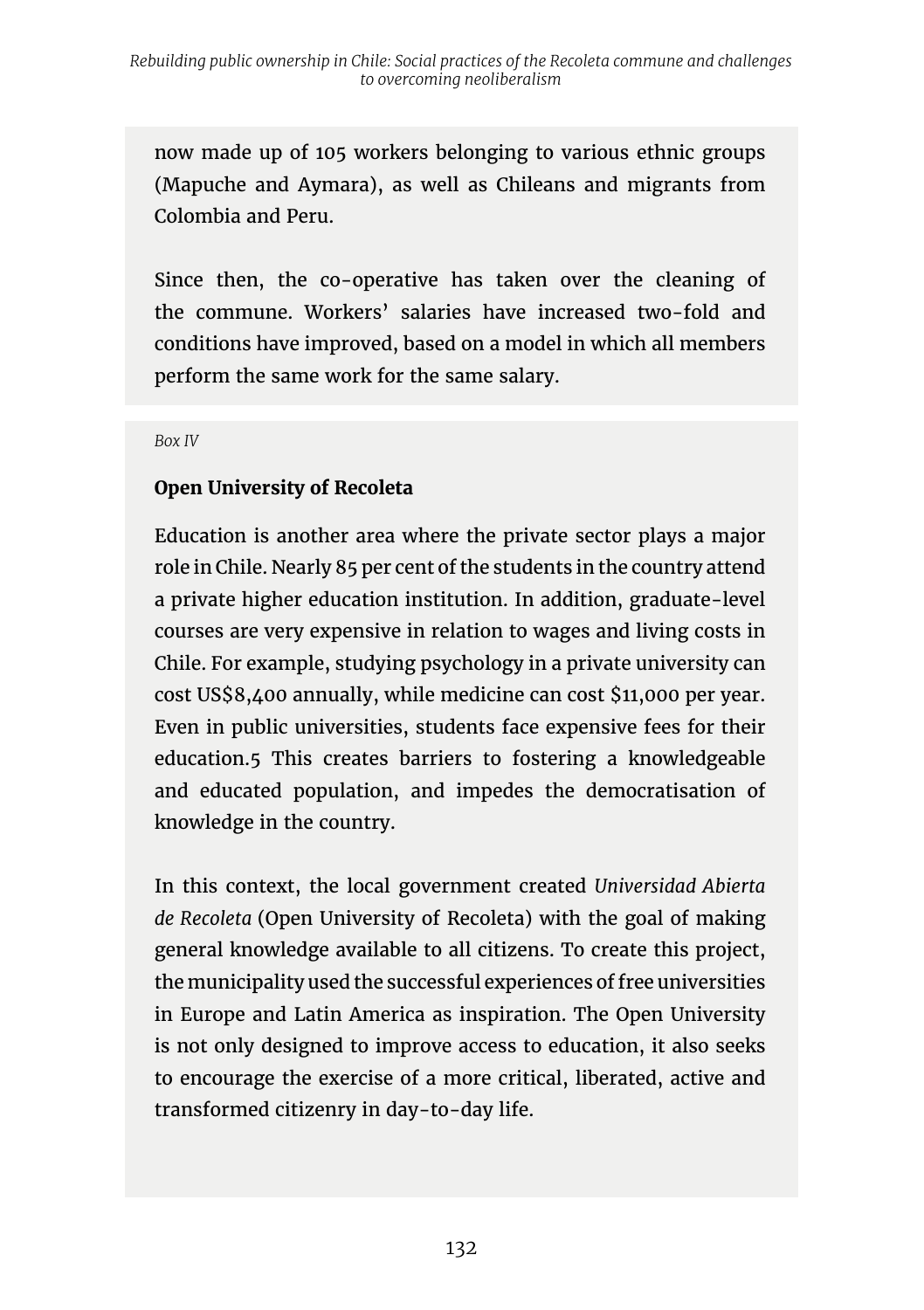Given the highly privatised education system, one interesting aspect of the Open University is that it not only accessible to Recoleta residents, it is open to all who wish to participate in the courses, free of charge.

To bring this initiative to life, the municipality built partnerships with several universities and educational institutions both locally and internationally, including the University of Chile, the University of Santiago and the United Nations Educational, Scientific and Cultural Organisation (UNESCO). Today, the Open University of Recoleta offers 150 courses in the areas of arts, science, humanities, social science and technology. To date, 3,300 students have taken one or more courses.



*Photo: Universidad Abiertade Recoleta*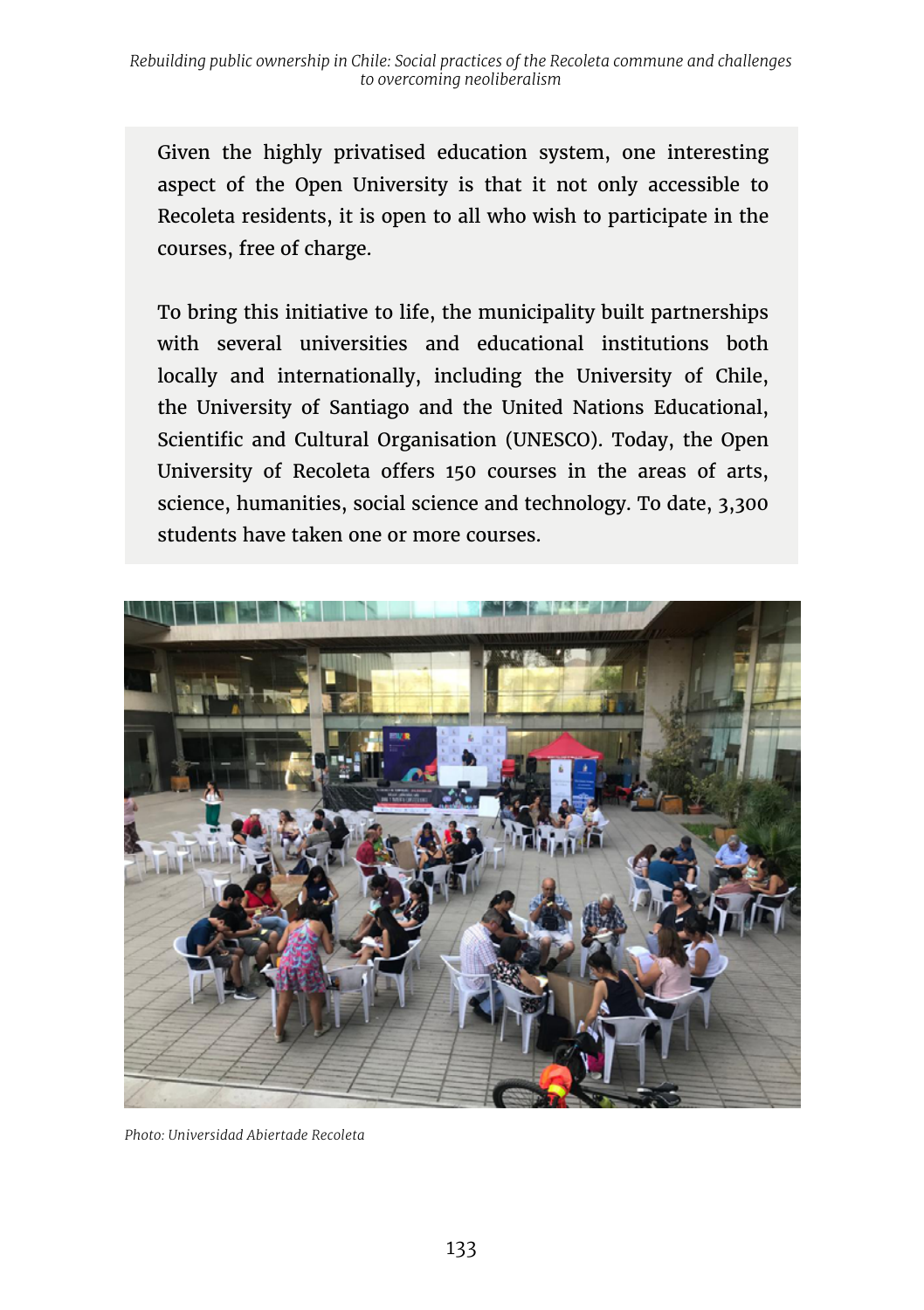*Rebuilding public ownership in Chile: Social practices of the Recoleta commune and challenges to overcoming neoliberalism*

|                                          | Main<br>characteristics                                                                                                             | Type of public<br>ownership                                                 | Type of public<br>ownership                                                 | <b>Results</b>                                                                                                                                                          |
|------------------------------------------|-------------------------------------------------------------------------------------------------------------------------------------|-----------------------------------------------------------------------------|-----------------------------------------------------------------------------|-------------------------------------------------------------------------------------------------------------------------------------------------------------------------|
| Popular pharmacy                         | Creation of a<br>municipal pharmacy<br>to provide affordable<br>medicines to<br>residents.                                          | Municipality                                                                | Municipality                                                                | Significant<br>reduction in the<br>cost of medications<br>(average saving<br>of 70 per cent<br>compared to what<br>residents used to<br>spend monthly on<br>medicines). |
| Workers co-<br>operative 'Jatu<br>Newen' | End of concession<br>for the private<br>company Servitrans.<br>New city cleaning<br>service, run by<br>a workers' co-<br>operative. | Municipality granted<br>a concession to<br>a workers' co-<br>operative.     | Municipality granted<br>a concession to<br>a workers' co-<br>operative.     | Better working<br>conditions for<br>workers. A 50%<br>increase in workers'<br>salaries.<br>Lower cost and<br>improved cleaning<br>services for the<br>municipality.     |
| People's real<br>estate agency           | Construction of<br>housing projects<br>that offer affordable<br>housing to low-<br>income families in<br>the commune.               | Municipality in<br>partnership with<br>Ministry of Housing<br>and Urbanism. | Municipality in<br>partnership with<br>Ministry of Housing<br>and Urbanism. | The housing<br>projects are under<br>construction.                                                                                                                      |
| Open University of<br>Recoleta           | University with<br>nostudent fees.                                                                                                  | Municipality in<br>partnership with<br>other educational<br>institutions.   | Municipality in<br>partnership with<br>other educational<br>institutions.   | 150 courses per<br>semester with more<br>than 3,300 students<br>participating so far.                                                                                   |

Figure 1: Main initiatives of the local government in Recoleta

### Spreading the Recoleta model nation-wide: possibilities and challenges

Finally, it is important to reflect on some developments and challenges arising in Recoleta's local politics if we are to overcome neoliberalism in the country.

After Recoleta's success, many locales have replicated some of the local government's initiatives, the most popular being the popular pharmacy.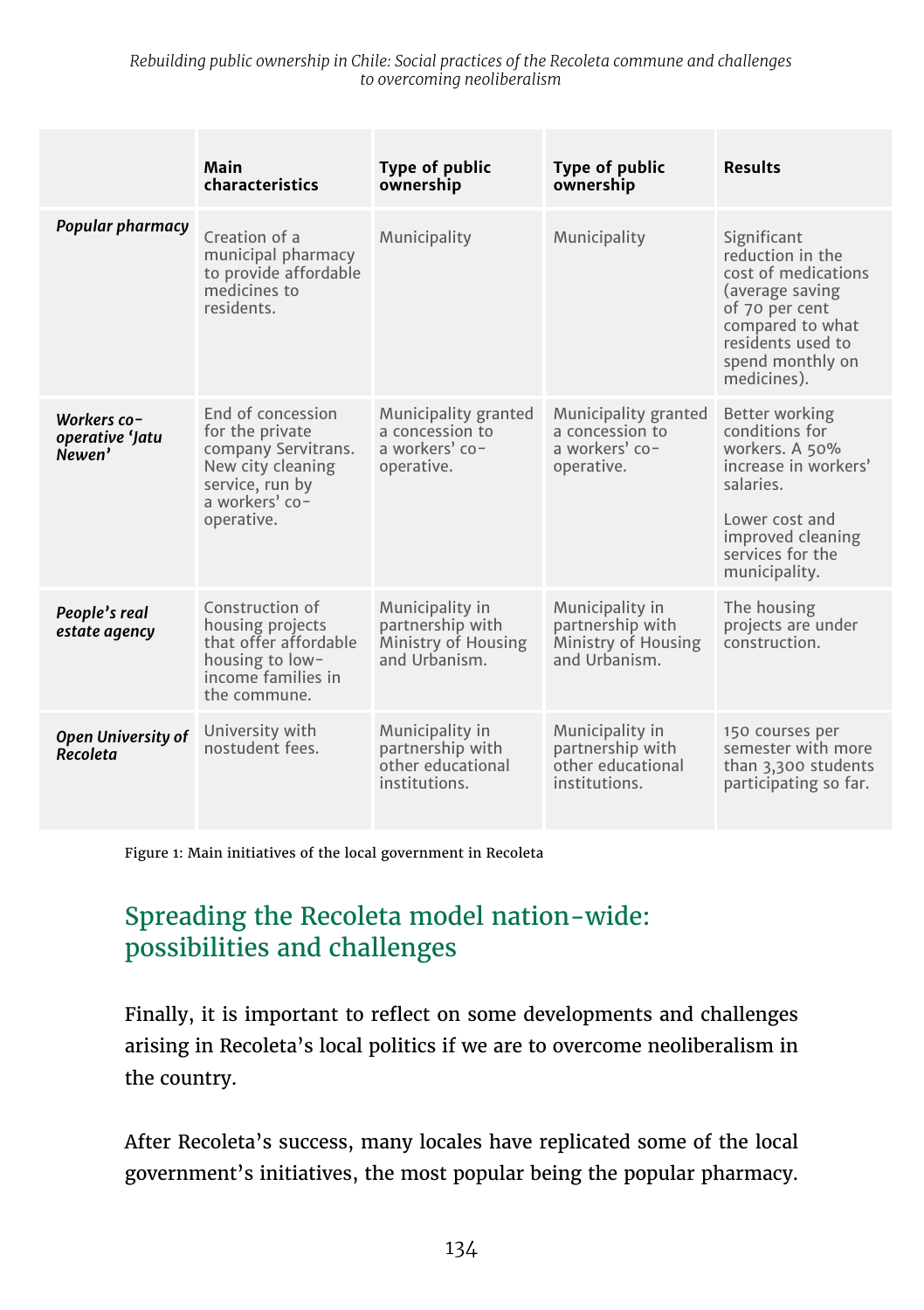Today, a Chilean Association of Popular Pharmacies brings together 80 municipalities. Other models like the People's real estate agency are also being used by other local governments.

The spread of these initiatives is due not only to their results at the local level, but also to the traction that Recoleta's experience has gained in the media. Importantly, they are not top-down models imposed by the national government; they represent a process of exchange and horizontal learning among di fferent local governments.

# Diverse forms of public ownership

One of the most interesting aspects of the experience in Recoleta is the diversity of ways of building public ownership. These forms of ownership range from the creation of a new public service managed by the local government (popular pharmacy), to partnerships between local authorities and other public institutions (such as with public universities in the Open University), to a workers' co-operative taking over the concession from a profit-driven company (cleaning service). This shows the importance of thinking about public ownership that goes beyond state-led institutions in Latin America, incorporating organisations from civil society in public management. However, one point that does not appear so strongly in Recoleta's experience is the implementation of public ownership initiatives where the community plays a key role. This is a significant shortfall given the long tradition of community organisation in Latin America around services and common goods (mainly by indigenous groups, peasants and residents of impoverished urban areas).

# Does Recoleta's experience go beyond neoliberalism?

A key issue with Recoleta's new initiatives regards their scope and whether they have the capacity to transcend the neoliberal model in Chile.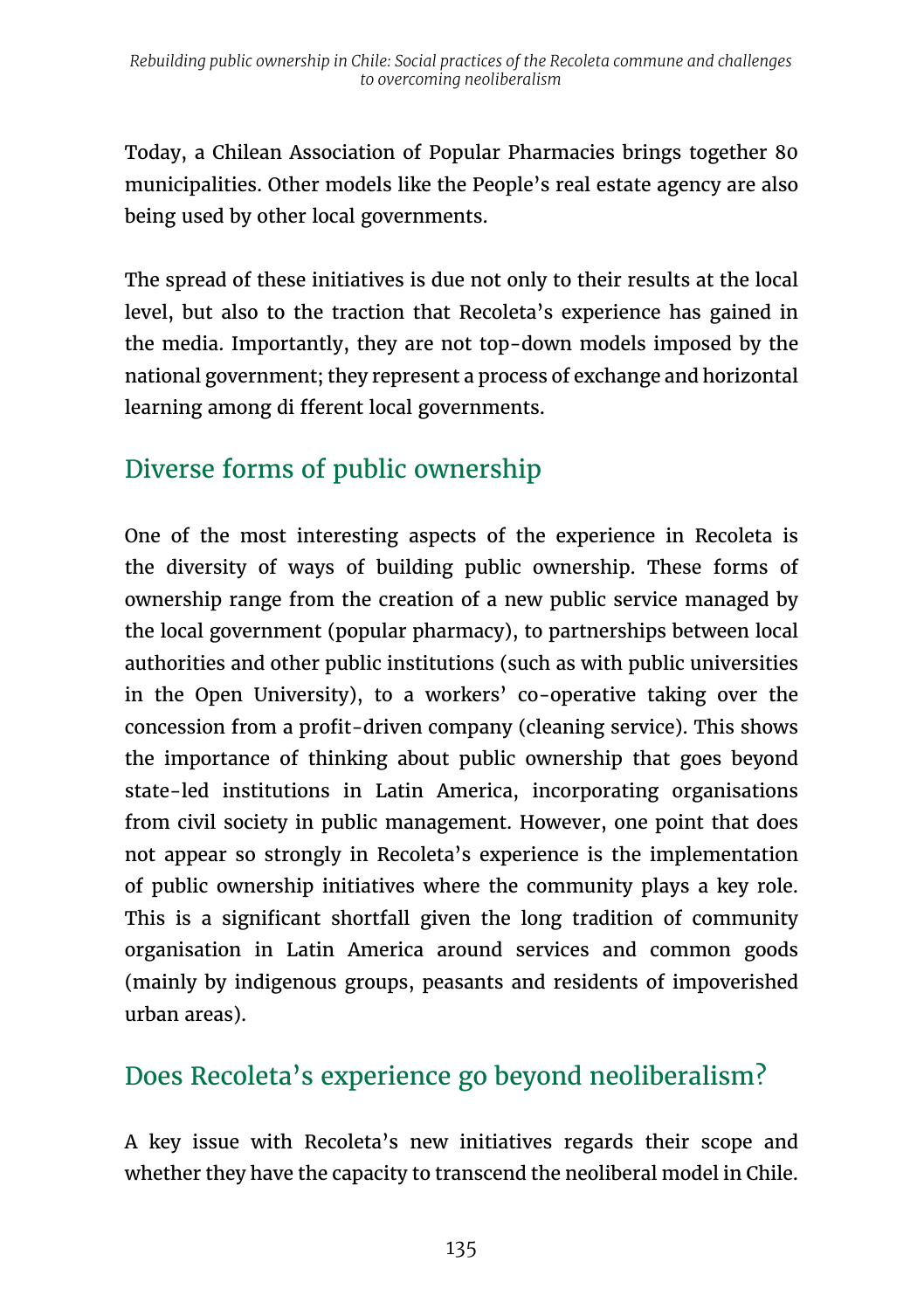I believe that Recoleta's initiatives should be taken as a starting point for social transformation rather than an end point. In one way, the initiatives described here are actions to improve the well-being of the population of Recoleta in sensitive areas such as health, housing and education, making services free or affordable. In another sense, the experience shows that it is possible to create new initiatives at the local level as an alternative to the market-led services that dominate the country.

Nevertheless, if these initiatives are not accompanied by politicisation of the debate around the transformation of Chile's current political economy, the experiences of local governments risk becoming mere corrections to the neoliberal model through which the public creates or recovers essential services that are not profitable for private companies. The fact that right-wing local governments are also creating popular pharmacies is a case in point. These governments seek to take advantage of the popularity of this initiative in order to legitimise their governance. However, these right-wing municipalities are not seeking to eliminate the privately controlled medicine market and the private health system. Their action simply builds on them. For this reason, the popular pharmacy initiative is insufficient unless accompanied by political proposals to transform the health system as a whole.

Recoleta's experience has placed the strategic importance that local governments have in overcoming neoliberalism on the political agenda. Since the dictatorship in Chile, the historical complaint of leftist political groups has been that the centralisation of power and resources in the national government leaves very little space for transformative political action locally. The government of Recoleta has shown that with innovation and an anti-neoliberal political vision, it is possible to reclaim public services and even create new forms of public organisation at the local level.